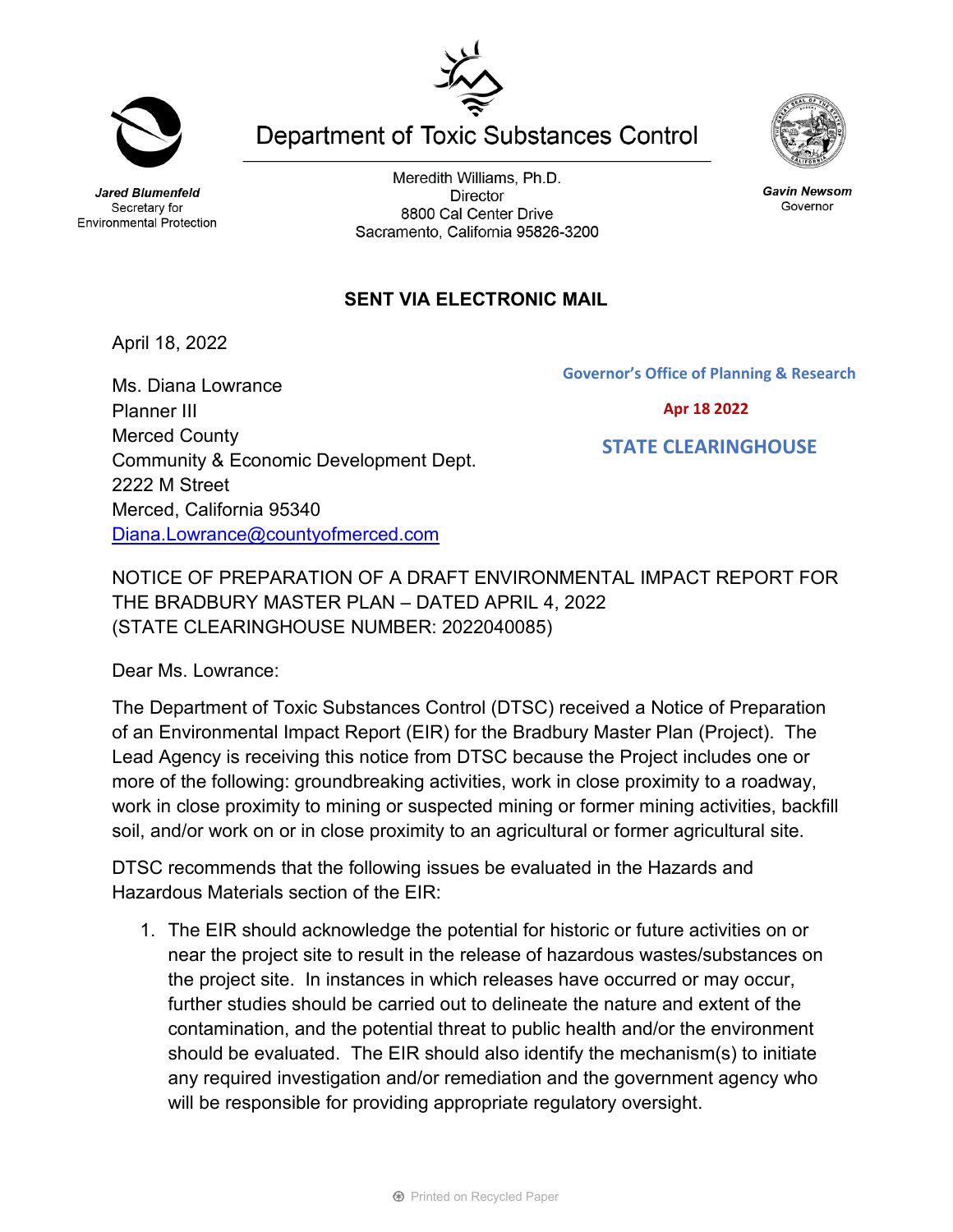Ms. Diana Lowrance April 18, 2022 Page 2

- 2. Refiners in the United States started adding lead compounds to gasoline in the 1920s in order to boost octane levels and improve engine performance. This practice did not officially end until 1992 when lead was banned as a fuel additive in California. Tailpipe emissions from automobiles using leaded gasoline contained lead and resulted in aerially deposited lead (ADL) being deposited in and along roadways throughout the state. ADL-contaminated soils still exist along roadsides and medians and can also be found underneath some existing road surfaces due to past construction activities. Due to the potential for ADL-contaminated soil DTSC, recommends collecting soil samples for lead analysis prior to performing any intrusive activities for the project described in the EIR.
- 3. If any sites within the project area or sites located within the vicinity of the project have been used or are suspected of having been used for mining activities, proper investigation for mine waste should be discussed in the EIR. DTSC recommends that any project sites with current and/or former mining operations onsite or in the project site area should be evaluated for mine waste according to DTSC's 1998 [Abandoned Mine Land Mines Preliminary Assessment Handbook.](https://dtsc.ca.gov/2020/04/17/document-request/?wpf337186_14=https://dtsc.ca.gov/wp-content/uploads/sites/31/2018/11/aml_handbook.pdf)
- 4. If buildings or other structures are to be demolished on any project sites included in the proposed project, surveys should be conducted for the presence of lead-based paints or products, mercury, asbestos containing materials, and polychlorinated biphenyl caulk. Removal, demolition and disposal of any of the above-mentioned chemicals should be conducted in compliance with California environmental regulations and policies. In addition, sampling near current and/or former buildings should be conducted in accordance with DTSC's 2006 *Interim [Guidance Evaluation of School Sites with Potential Contamination from](https://dtsc.ca.gov/2020/04/17/document-request/?wpf337186_14=https://dtsc.ca.gov/wpcontent/uploads/sites/31/2018/09/Guidance_Lead_%20%20Contamination_050118.pdf)  [Lead Based Paint, Termiticides, and Electrical Transformers](https://dtsc.ca.gov/2020/04/17/document-request/?wpf337186_14=https://dtsc.ca.gov/wpcontent/uploads/sites/31/2018/09/Guidance_Lead_%20%20Contamination_050118.pdf)*.
- 5. If any projects initiated as part of the proposed project require the importation of soil to backfill any excavated areas, proper sampling should be conducted to ensure that the imported soil is free of contamination. DTSC recommends the imported materials be characterized according to *[DTSC's 2001 Information](https://dtsc.ca.gov/wp-content/uploads/sites/31/2018/09/SMP_FS_Cleanfill-Schools.pdf)  [Advisory Clean Imported Fill Material](https://dtsc.ca.gov/wp-content/uploads/sites/31/2018/09/SMP_FS_Cleanfill-Schools.pdf)*.
- 6. If any sites included as part of the proposed project have been used for agricultural, weed abatement or related activities, proper investigation for organochlorinated pesticides should be discussed in the EIR. DTSC recommends the current and former agricultural lands be evaluated in accordance with DTSC's 2008 *[Interim Guidance for Sampling Agricultural](https://dtsc.ca.gov/wp-content/uploads/sites/31/2018/09/Ag-Guidance-Rev-3-August-7-2008-2.pdf)  [Properties \(Third Revision\).](https://dtsc.ca.gov/wp-content/uploads/sites/31/2018/09/Ag-Guidance-Rev-3-August-7-2008-2.pdf)*